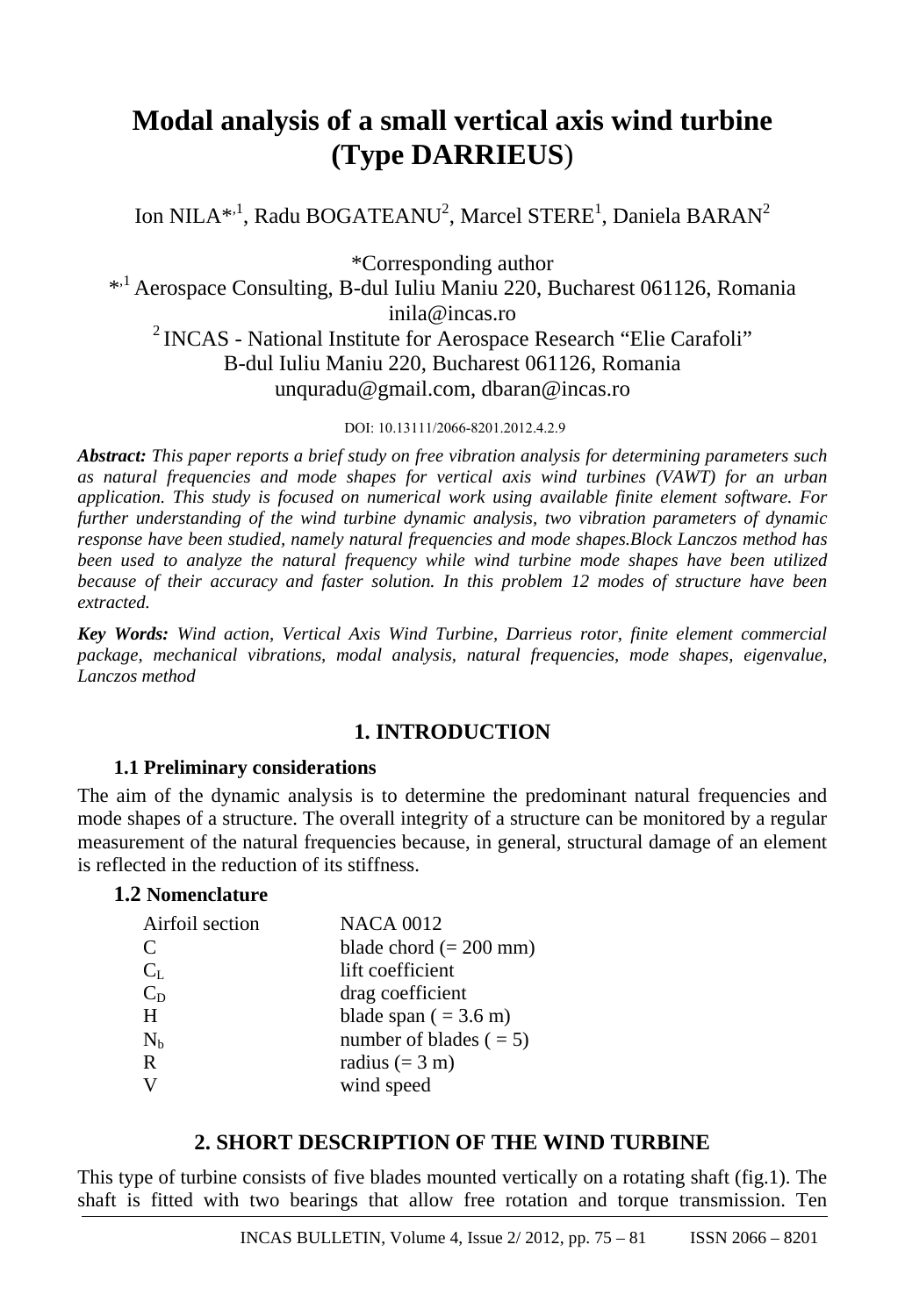aluminum arms which support the five blades are joined to this shaft. The blades are made of fiber-glass coated foam and they are the key driving component of the turbine. The investigated structure is a guyed tower built from a lot of pipes attached to the ground by four guy cables (see fig.1).

For VAWTs – optimal blades are untwisted and they have a uniform cross section making them relatively easy to manufacture.

The guyed tower is held upright with guy cables which stretch from the tower to their anchors in the ground some distance (10 m) away from the base to the tower. A guyed tower is the least expensive system



Fig. 1 The major components of the VAWT Darrieus\_INCAS\_2011

## **3. MODELLING**

In the FEM model created for ANSYS run we used the following finite elements: PIPE16 (for tower), BEAM4 (for blades and arms), LINK 10 (for guy cables) and MASS21 for lumped masses.

The sketch of the model is shown in figure 2. Extensive FE model simplifications had been applied in the analysis processes to ease the result validity check. The used elements allow the user to gain a feel for analysis to anticipate what the results will be and to access the effects of the change of any parameter defining the structure.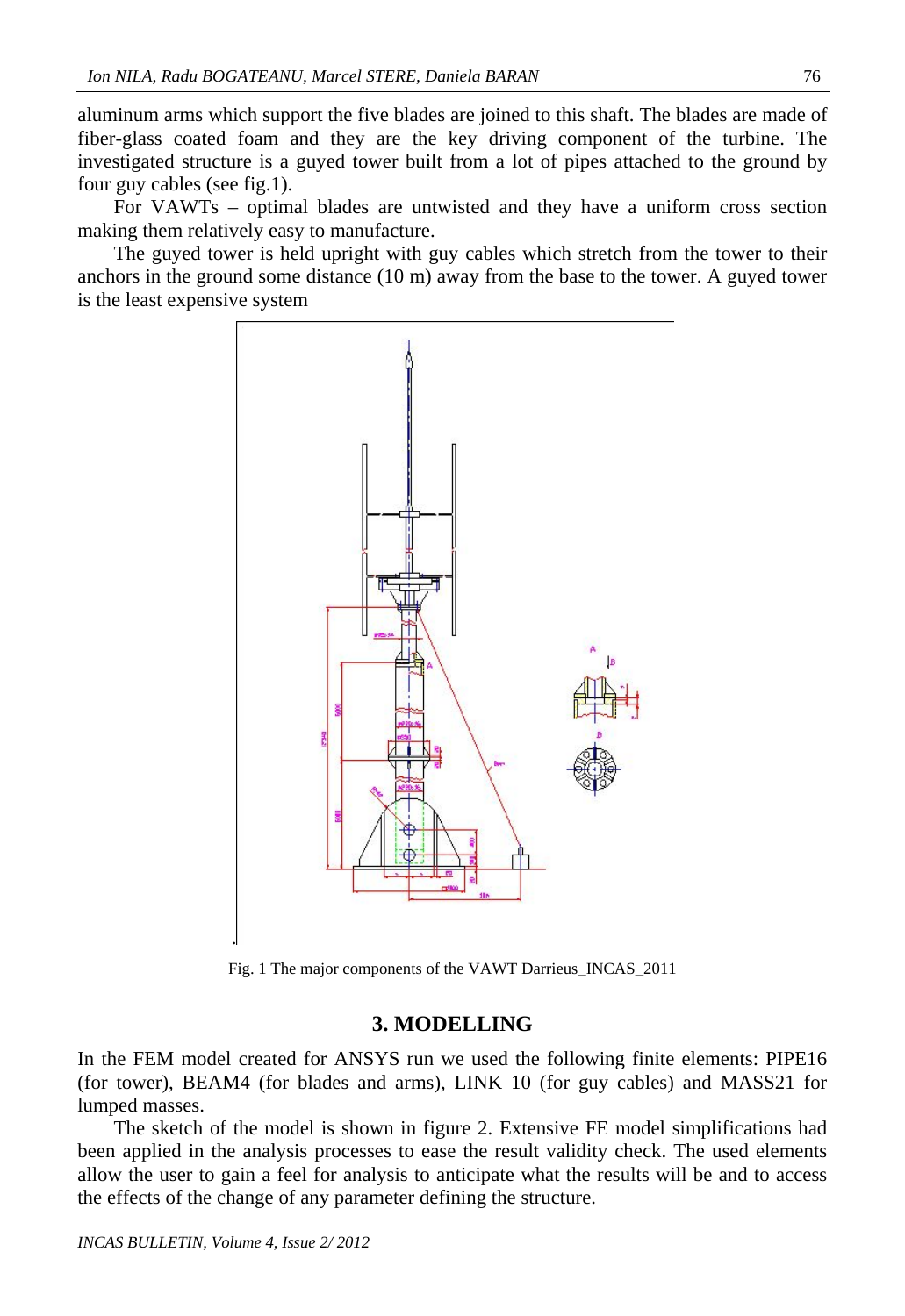The properties of materials are linear. The typical solutions with these properties require only a single iteration. A linear model analysis is a good approximation of the real behavior of the structure.

The stiffness distribution is important in static analysis whereas for dynamic analysis the mass distribution is the most important.

Getting the mass and mass density into the correct units is important when performing any form of vibration analysis. In this analysis SI units are used for material and sectional properties.



Fig. 2 Discretization model and applied loads

Wind load calculations were founded on the assumption of solid frontal areas of the blades and the tower structure. The aerodynamic loads were used as the design loads because they produce the largest forces on the blade. Also, the von Mises theory is a conservative predictor of the failure.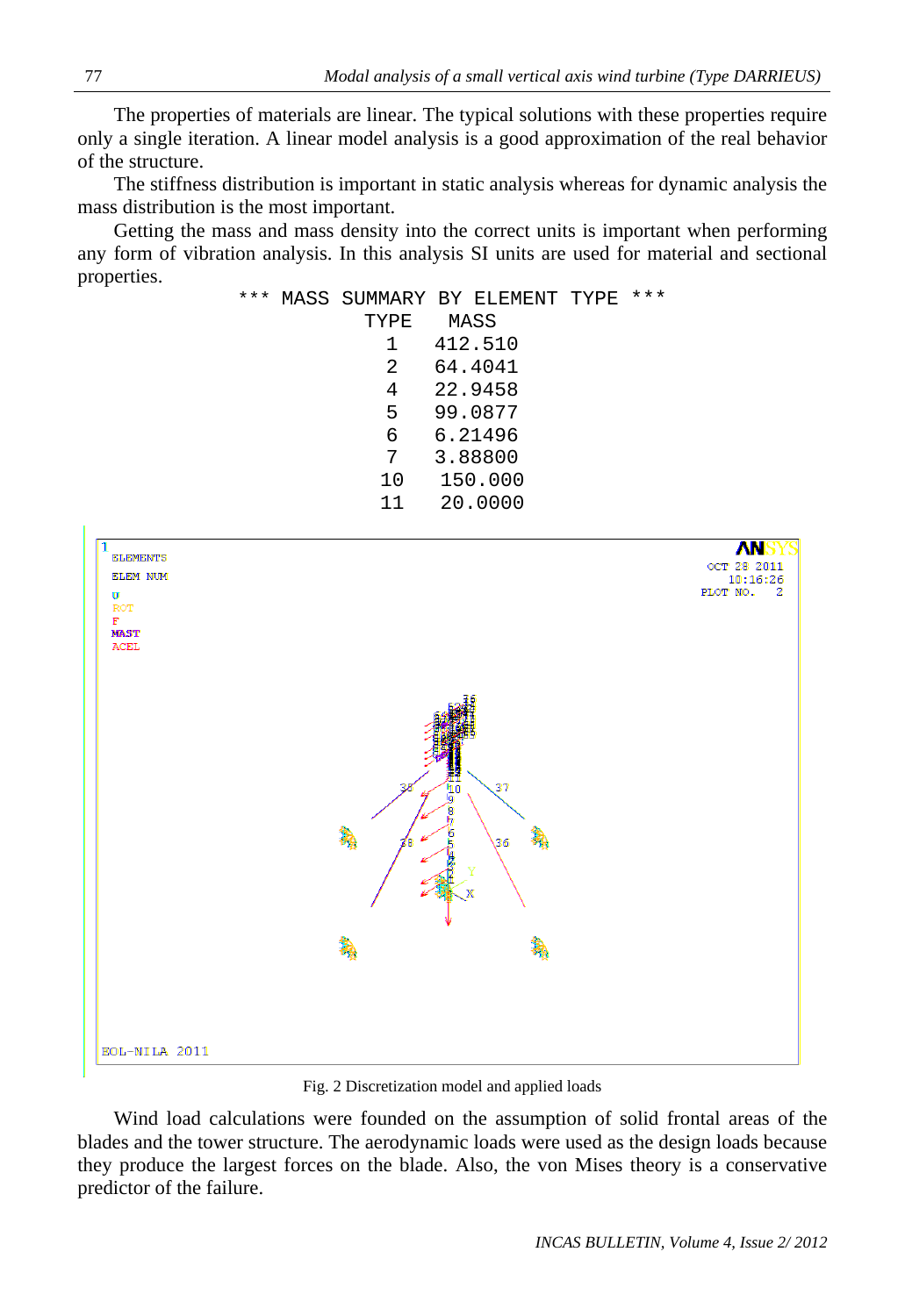

Fig. 3 Illustration of Darrieus concepts



Fig. 4 Top views of forces on a Darrieus blade throughout 360 degrees of rotation [18]

In figure 4 is shown a top view of forces on a Darrieus blade through 360º of rotation (winturbine-analysis.com).

The double arrow represents the air velocity relative to the ground. The red arrow symbolizes the velocity of the Airfoil relative to the ground and the black arrow, the resultant air velocity relative to the airfoil [15].

The materials used are: steel for tower and guy cable, E-glass-epoxy for blades and aluminum alloy for blade arms. [1].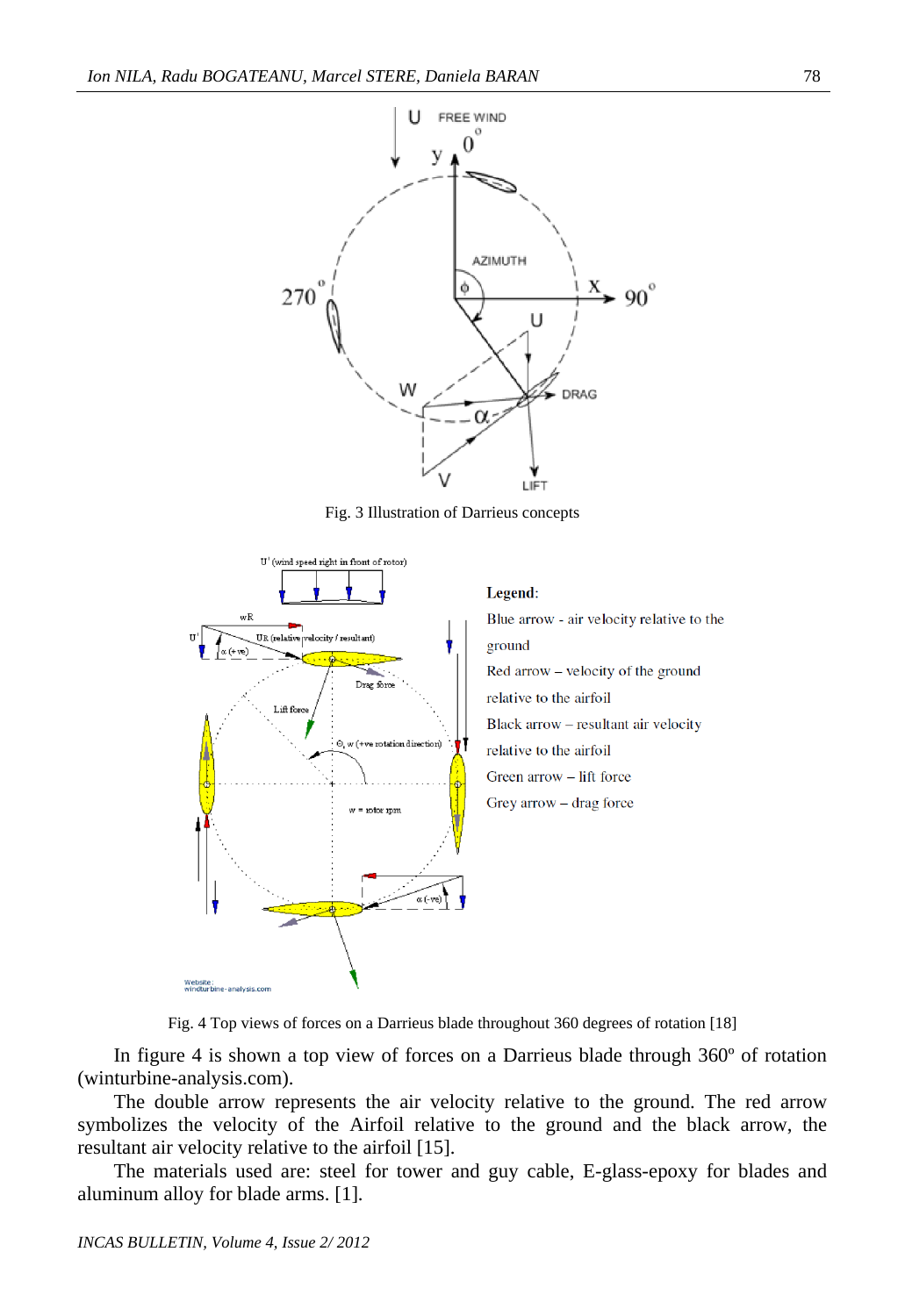### **4. MODAL ANALYSIS**

Modal analysis was used as analysis method for the linear elastic dynamic problem. Modal analysis is used to determine the model properties of a structure such as natural frequencies and mode shapes corresponding to the assumed geometrical and material properties.

This is an eigenvalue analysis and it is the undamped force vibration response of a wind turbine structure caused by an initial disturbance from the static equilibrium position.

This solution derives from the general equation by zeroing the damping and applied force terms.

The equation which must be solved is:

$$
([K] - \lambda [M]) = 0 \tag{1}
$$

where:  $[K]$  - is the stiffness matrix (a square matrix of order equal to the number of degrees of freedom in the entire structure);

 $\lambda$  - is the eigenvalue;

 $[M]$  - is the mass matrix

Mode shapes are normalized to the maximum displacement of the structure. Only the first few (5-6) eigenvalues of the model are interesting and physically meaningful. Since the finite element model is an approximation of the structure, than the higher eigenvalues and vectors are inaccurate.

The finite element model is created as normal within Prep7 and saved prior to enter the solution phase (/SOLU).

The analysis type is selected by using the MODOPT command. For the purposes of this study, the Subspace iteration method of Eigen solution was utilized and the solution is executed using the SOLVE command.

After the completion of the solution (FINI), the solution is re-entered (/SOLU) and the expansion pass is started (EXPASS, ON) where the number of modes to be expanded is entered (MXPAND, number  $= 5$ ).

Expansion is executed using the SOLVE command.

Post-processing is performed in the usual manner and each frequency is stored using the SET command.

In this modelling the effect of temperature is neglected.

INDEX OF DATA SETS ON RESULTS FILE \*\*\*\*\*

| SET | TIME/FREQ | LOAD STEP | SUBSTEP | CUMULATIVE |
|-----|-----------|-----------|---------|------------|
|     | 0.70926   |           |         |            |
| 2   | 0.72527   |           | 2       | 2          |
| 3   | 2.9747    |           | 3       | 3          |
| 4   | 2.9965    |           | 4       | 4          |
| 5   | 5.5065    |           | 5       | 5          |
| 6   | 5.5517    |           | 6       | 6          |
| 7   | 7.7053    |           |         |            |
| 8   | 7.9534    |           | 8       | 8          |
| 9   | 8.2672    |           | 9       | 9          |
| 10  | 12.358    |           | 10      | 10         |
| 11  | 16.357    |           | 11      | 11         |
| 12  | 16.798    |           | 12      | 12         |
|     |           |           |         |            |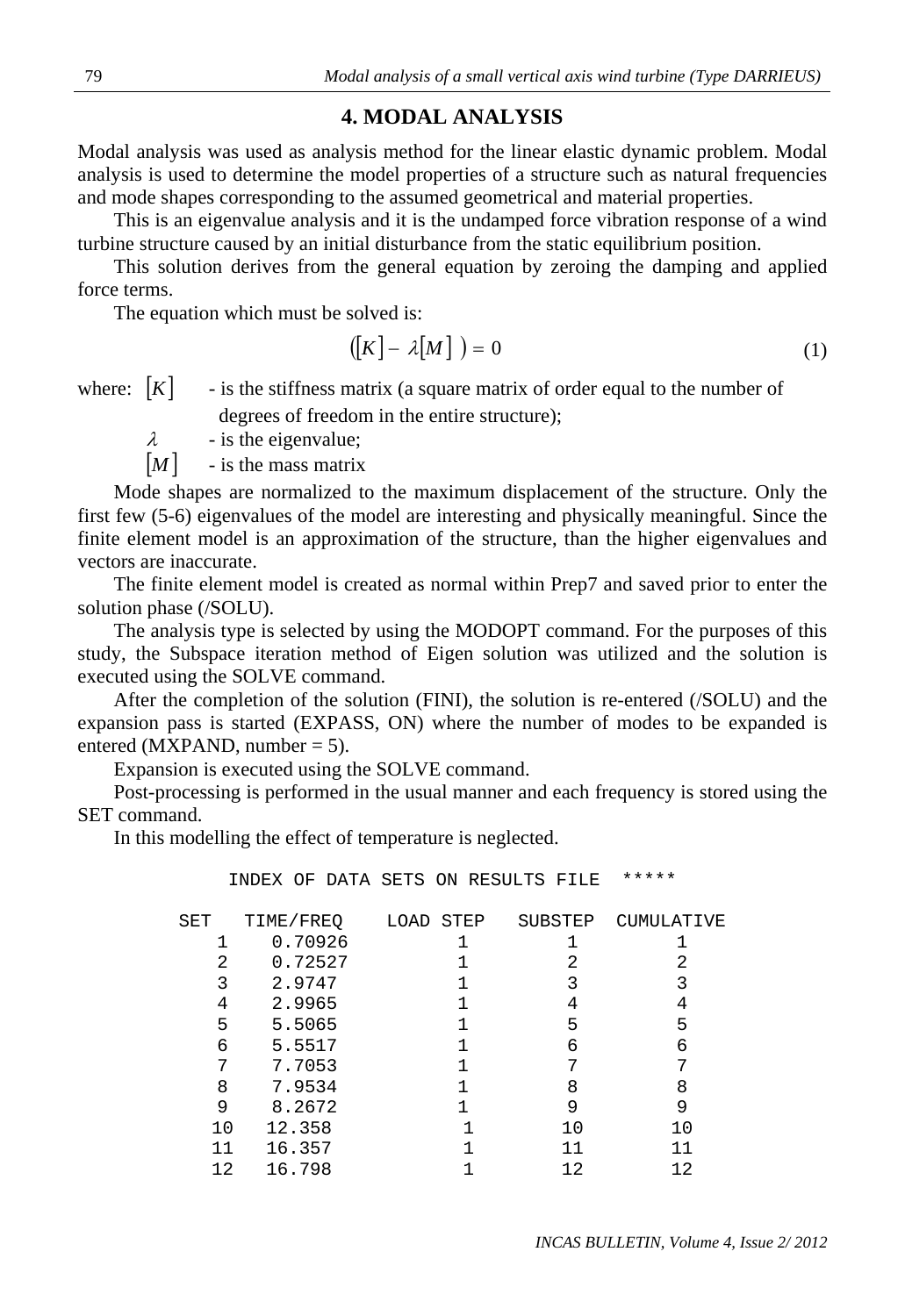

Fig. 6 The model for modal analysis

## **5. CONCLUSION**

The project aim was to design a light weight, durable and economic wind turbine using commercially available parts and composite structural materials. Further to the design procedure outlined above there are still more design task required for a standard VAWT design project.

These include the refined design, prototype building, prototype testing, wind turbine design production.

This paper aims to ensure quality and safety for this kind of wind energy converter.

#### **REFERENCES**

- [1] I. Nila et al., *Proiect turbina eoliana Darrieus 2011*, INCAS, 2011.
- [2] Norsharizi Binti Mohammad Bhkari, *Modal analysis of concrete bridge decks subjected to free vibration***,** Faculty of Civil Engineering, University Teknologi Malaysia, April, 2005.
- [3] \*\*\*, ANSYS **12,** 2010
- [4] M. A. Silva et al., *Formulations for the optimal design of RC wind turbine towers***,** EngOpt, International Conference on Engineering Optimization, Rio de Janeiro, Brazil, 01-05 June, 2008.
- [5] Y. V. Makarov, Z.Y. Dong, *Eigenvalues and Eigenfunctions***,** Center for Energy Systems And Control Department of Electrical Engineering Howard University, Washington D.C.
- [6] M. M. Rahman et. al, Finite element based vibration fatigue analysis of a new two-stroke linear generator engine component**,** *Int. J. of Mechanical and Materials Engineering*, vol **2,** no.1, .63-74, 2007.
- [7] R. J. Allemang, D. L. Brown, *Experimental modal analysis, Harris' Shock and Vibration Handbook***,** McGraw –Hill, 2009.
- [8] K. Meerbergen, Z. Bai, The Lanczos method for parameterized symmetric linear systems with multiple righthand sides**,** *SIAMM J. Matrix Anal. Appl*., vol **31**, no.4, pp. 1642 - 1662, 2010.
- [9]. J. Hunter et al., *Project #625 Wind turbine project, Final Report*, 31st October, 2008.
- [10] M. C. Claessens*, The Design and Testing of Airfoils for Application in Small Vertical Axis Wind Turbines*, TU Delft, Nov. 9, 2006.
- [11] \*\*\* , *IEC 61400-1 Wind Turbines, Part 1-Design Requirements*, Geneva, 2000.